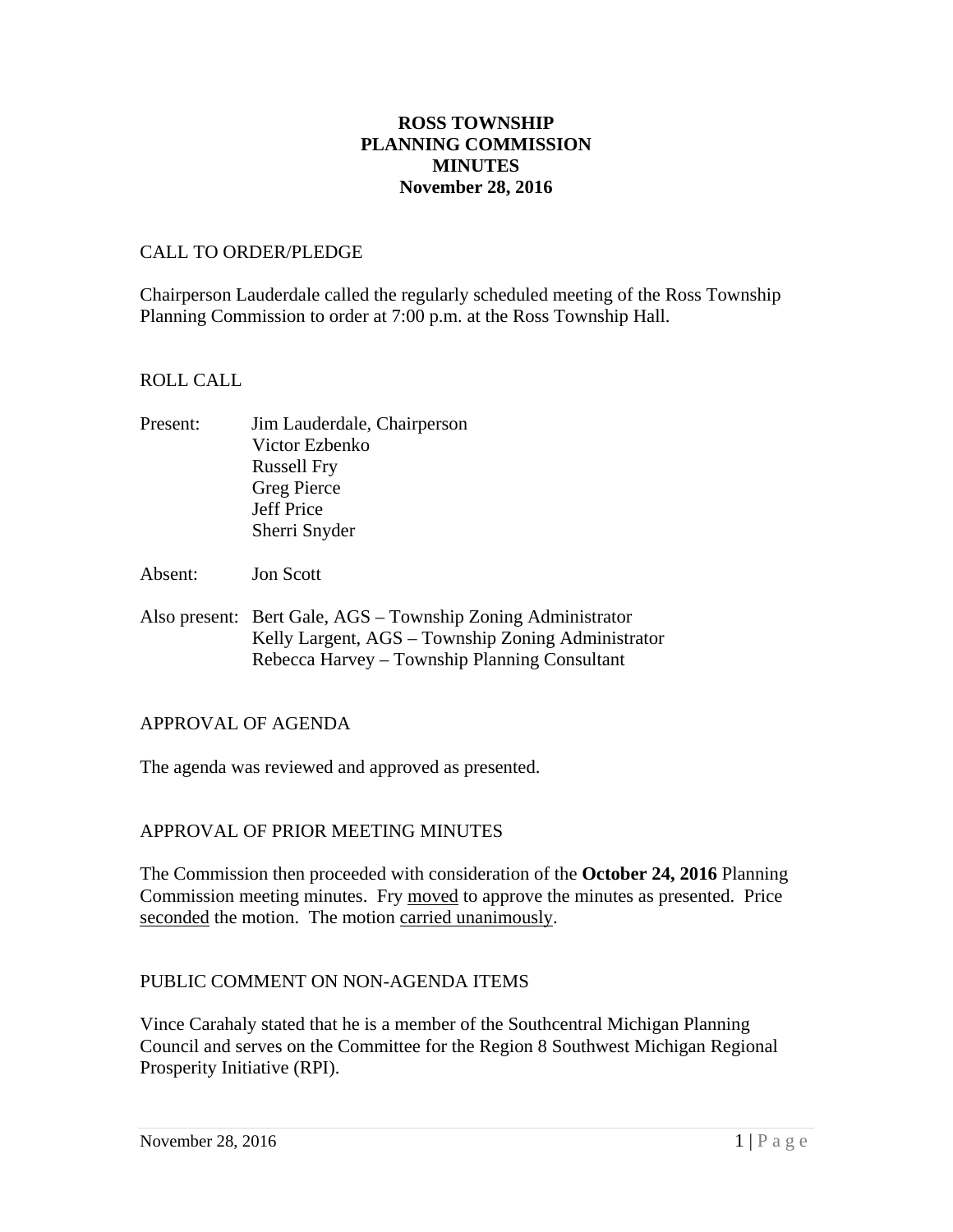#### NEW BUSINESS

1. Kalamazoo Metropolitan County Planning Commission Initiative to Adopt a Countywide Master Plan*.*

Planning Commission members received a one-page summary of the Kalamazoo Metropolitan County Planning Commission County Master Plan Initiative (KMCPCCMPI) and a one-page abstraction of the Ross Township Master Plan Summary compiled by Beckett & Raeder.

Lotta Jarnefelt, Director - Kalamazoo County Department of Planning & Community Development, provided an overview of the initiative. No Master Plan (MP) has been available for Kalamazoo County (KC) for greater than 30 years, thus the initiative is to produce a quality Master Plan. The Kalamazoo Metropolitan County Planning Commission initiative (KCMPI) is to collect MPs from all local governmental units and produce a consolidated MP for Kalamazoo County, identifying similarities and differences among the various local MPs. The Kalamazoo County Department of Planning & Community Development has no authority over local governmental units to direct local MPs or Zoning Ordinances. The Kalamazoo County MP is intended to be complementary to local MPs.

Vince Carahaley, Southcentral Michigan Planning Council, stated Beckett & Raeder was selected from three respondents to a Research Proposal to develop the inventory of local MPs. One objective of the project is to identify trends of commonality and lack thereof among local MPs. A second objective is to allow the County to compete more successfully for grant funds. The KCMP is not intended to compete with local MPs. MPs of neighboring townships in adjacent counties will also be inventoried. Recommendations set forth in the KCMP will not be binding to local governmental units. PC members were referred to the Grand Traverse MP which is being used as a guide in the development of the KCMP.

The Regional Prosperity Initiative *5-year Prosperity Plan - Volume 2* document was also presented to the Planning Commission for reference. The Plan will be located in the Township office. Carahaley provided an overview of the document and highlighted the following Asset Maps: community development investment programs; non-motorized transportation systems; public transit service areas; parks and recreational areas; % renter units affordable to 80% HAMFI; natural areas; school districts of SW Michigan; educational attainment; educational and related institutions; MI intercity bus service; MI rail road system; MI intercity passenger rail system; and freight movement. He noted that grant funds are available from the RPI for regional projects and could involve projects that extend into Ross Township.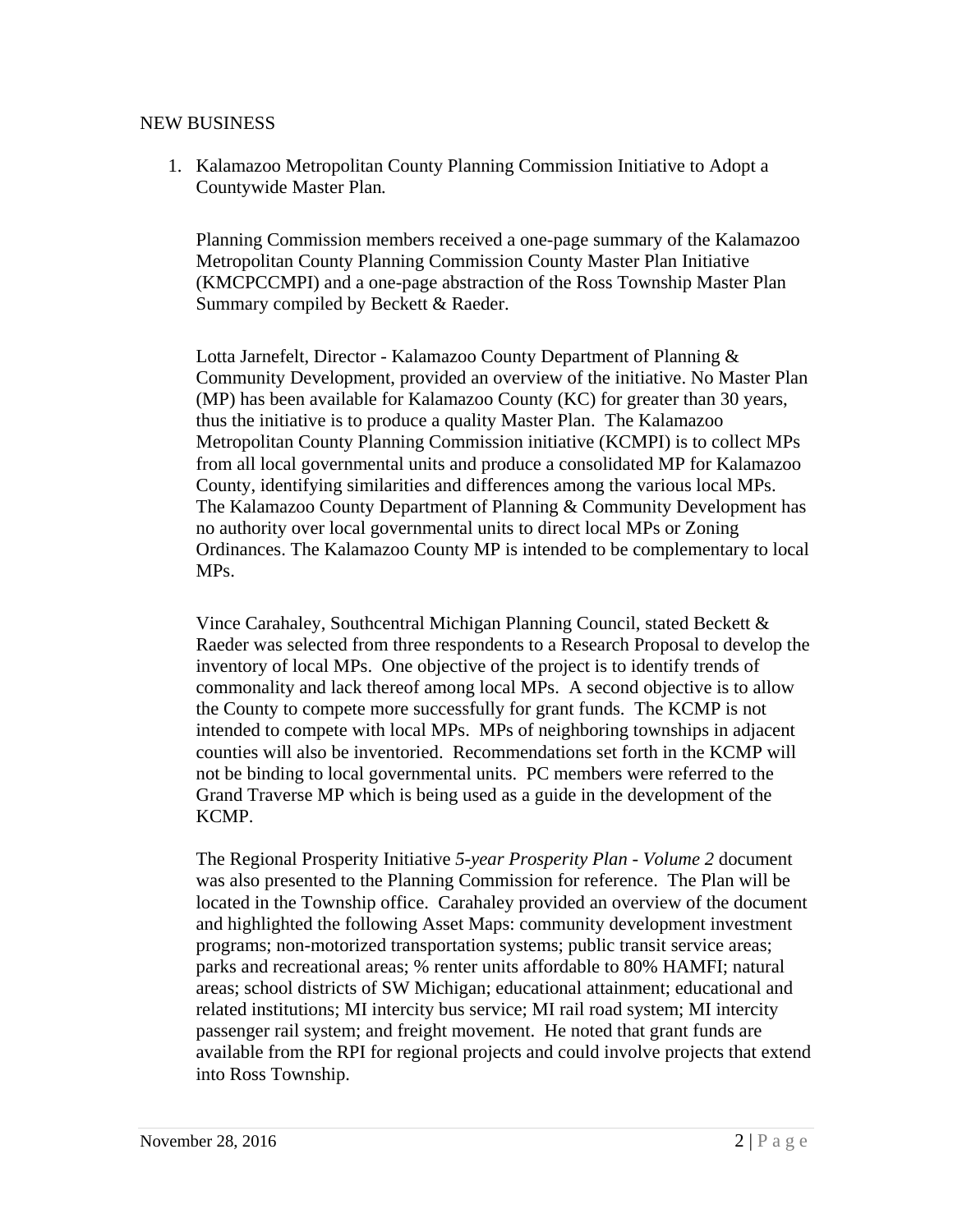Marisa Laderack, Beckett & Raeder, shared that the one-page abstraction of the Ross Township Master Plan Summary compiled by Beckett & Raeder is an extraction of the Ross Township MP Goals and Objectives. The one-page template is being applied by Beckett & Raeder to all township MPs for inclusion in the KCMP. The Summary should accurately reflect the vision set forth in the Ross Township MP. PC input on the content of the Summary is desired and should be directed to Marisa at Beckett & Raeder. It was agreed that communications to Marisa will be directed through the Ross Township Supervisor and PC Chair. Fry suggested attention to 'Parks & Recreation' and 'Transportation' as important additions to the Summary. PC members noted that the Summary will be reviewed/discussed at the January regularly scheduled meeting and requested revisions will be directed to respond to Marisa.

2. Does the ZO Sign Ordinance Need to be Re-Visited?

Lauderdale shared contents of an email received from Township Attorney Thall (dated November 11, 2016) suggesting that, in light of recent case law, he and Rebecca Harvey review Ross Township sign provisions and make recommendations to the PC on how to best proceed. Attorney Thall's email notes that the firm is working with attorneys from around MI to address sign ordinance pitfalls and recommend how to update current sign ordinances. Harvey reinforced Attorney Thall's perspectives regarding changes that have impacted sign ordinances and agreed that the Ross Township ordinances should be evaluated/revised for compliance.

Commission members agreed and suggested that it would also be the appropriate time to address the sign standard limitations recognized with the Cat Clinic sign proposal (ie. wall signs in the RR District), as well as electronic signs.

It was requested that Thall and Harvey work together to provide the guidance needed to correctly address sign ordinance changes for Ross Township.

# UNFINISHED BUSINESS

1. Article 20, Item 13.B.2. – Access from a County Primary Road or State Trunkline

Chairperson Lauderdale provided an overview of the matter, noting that a question had been raised regarding the requirement for a 'horse boarding or riding stable' to have 'access from a County primary road or State trunk line'. As a result of Board discussion, Harvey had been directed to review the noted standard and to research standards for similar facilities in area communities for Board discussion.

He noted that the report provided by Harvey set forth the following findings: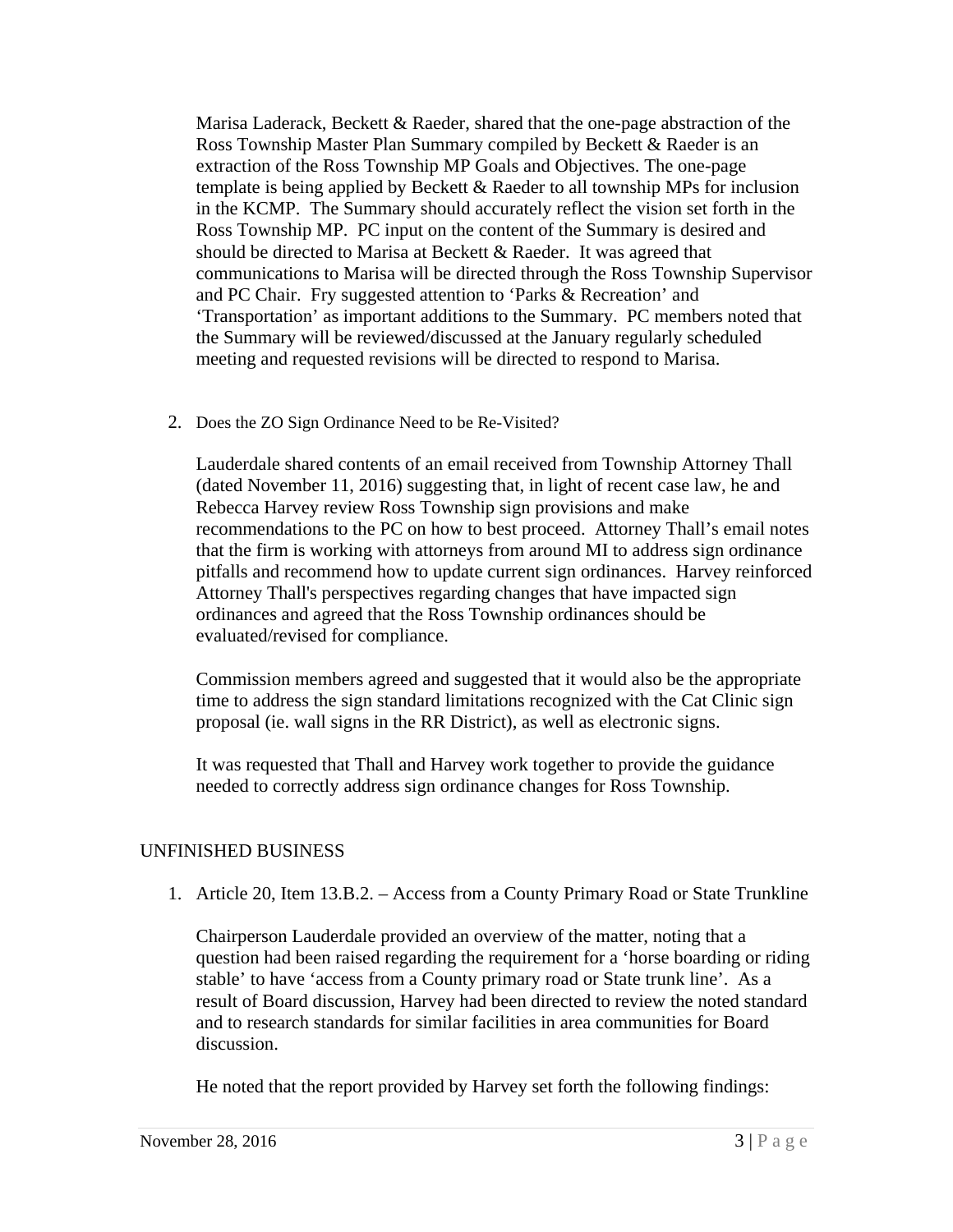- Article 20, Item 1 requires *frontage on an existing or officially proposed road having a primary or greater classification or a township designated primary road* and **applies to 24 of the 46 special land uses** listed in Article 20, including '*horse boarding or riding stables'*;
- Article 20, Item 13 B. 2. requires that *'buildings and parking areas shall be provided with access from a County primary road or State trunk line*' for '*horse boarding or riding stables'*;
- A similar **access** standard has been established for **only one other special land use** in the Township - - *'earth removal, quarrying, gravel processing and mining';*
- 'Primary road' is not defined in the Ross Township Zoning Ordinance.

Chairperson Lauderdale noted that Board members had agreed to review the standards applicable to the 46 special land uses listed in Article 20 in preparation for Board discussion.

Harvey noted that the lack of a definition of 'primary road' in the Ordinance was key. She explained that the Kalamazoo County Road Commission road classification scheme is more oriented toward funding than roadway function and may not be the appropriate guide for frontage and access requirements . . which tend to be premised upon use impacts and traffic volumes.

Lengthy discussion ensued regarding road classification systems and the merit of access and frontage standards as they relate to the 46 special land uses listed in Article 20.

It was determined that 1) the Ordinance should be amended to include a definition(s) of whatever roadway classification is to be referenced, and 2) that the 46 special land uses identified in Article 20 should be reviewed and an assessment made for each use regarding the merit of a frontage and/or access standard based on roadway classification. Commission members agreed to individually review and generate a recommendation for each use for discussion in January.

2. Article 22, Section 22.4 – Repair . . of Nonconforming Use or Building/Structure

Chairperson Lauderdale noted that the matter regarding the existing timelines for reconstruction of nonconformities had been discussed extensively at the October meeting. As a result of the discussion, revisions to Section 22.4 had been developed and are represented in the October 24, 2016 Planning Commission minutes.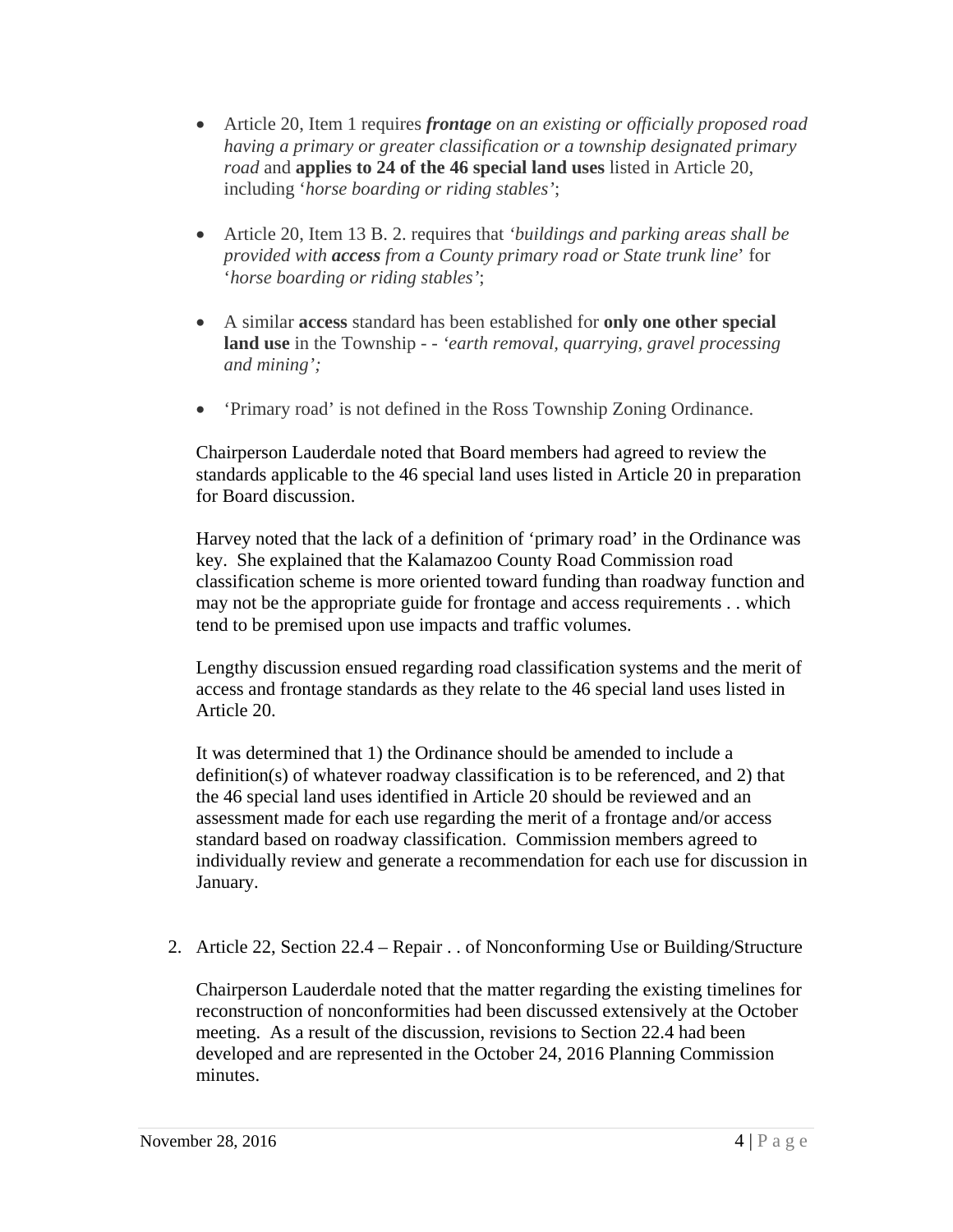Commission review of the draft text ensued wherein the following revisions were suggested:

'A building permit must be granted **obtained** within twelve (12) months after the building/structure damage or destruction and **C**onstruction must be completed within eighteen (18) months after the building/structure damage or destruction **from the date the building permit was obtained**. Requests will be considered by and can be granted by the Zoning Administrator for a one-time six (6) month extension based on the circumstances in the request.'

Fry then moved to accept the draft text as revised for public hearing. Snyder seconded the motion. The motion carried unanimously.

## 3. Watershed Protection Strategies

Chairperson Lauderdale referenced the report titled 'Master Plan (MP) and Zoning Ordinances (ZO) addressing Watershed Protection Strategies' prepared as requested by the Planning Commission. The report represents a compilation of the reviews of the Master Plan and Zoning Ordinance conducted by Planning Commission members.

Through extensive Commission discussion, the following findings were noted:

- The Master Plan contains several sections that support watershed protection efforts . . but is missing key pieces.
- Nothing exists in the Zoning Ordinance that effectively implements watershed protection strategies.
- Both the Master Plan and the Zoning Ordinance have important gaps; amendments are needed.
- The Township will need to balance the 'desired approach' with the 'practical application' . . . the first step should be a determination of project scope.
- The project scope will depend on the appetite of the Planning Commission and Township Board to implement watershed protection strategies within the Township.
- The size of the project may require additional time outside of the regular meeting schedule to move forward; Township Board support of the project scope and budget is required.
- The 2011 Master Plan is ripe for the required 5-year review; the watershed protection related amendments could be done in conjunction with the review effort.
- 2017 could be targeted for the Master Plan related amendments; 2018 could be targeted for amendments to the Zoning Ordinance and/or other implementation measures.